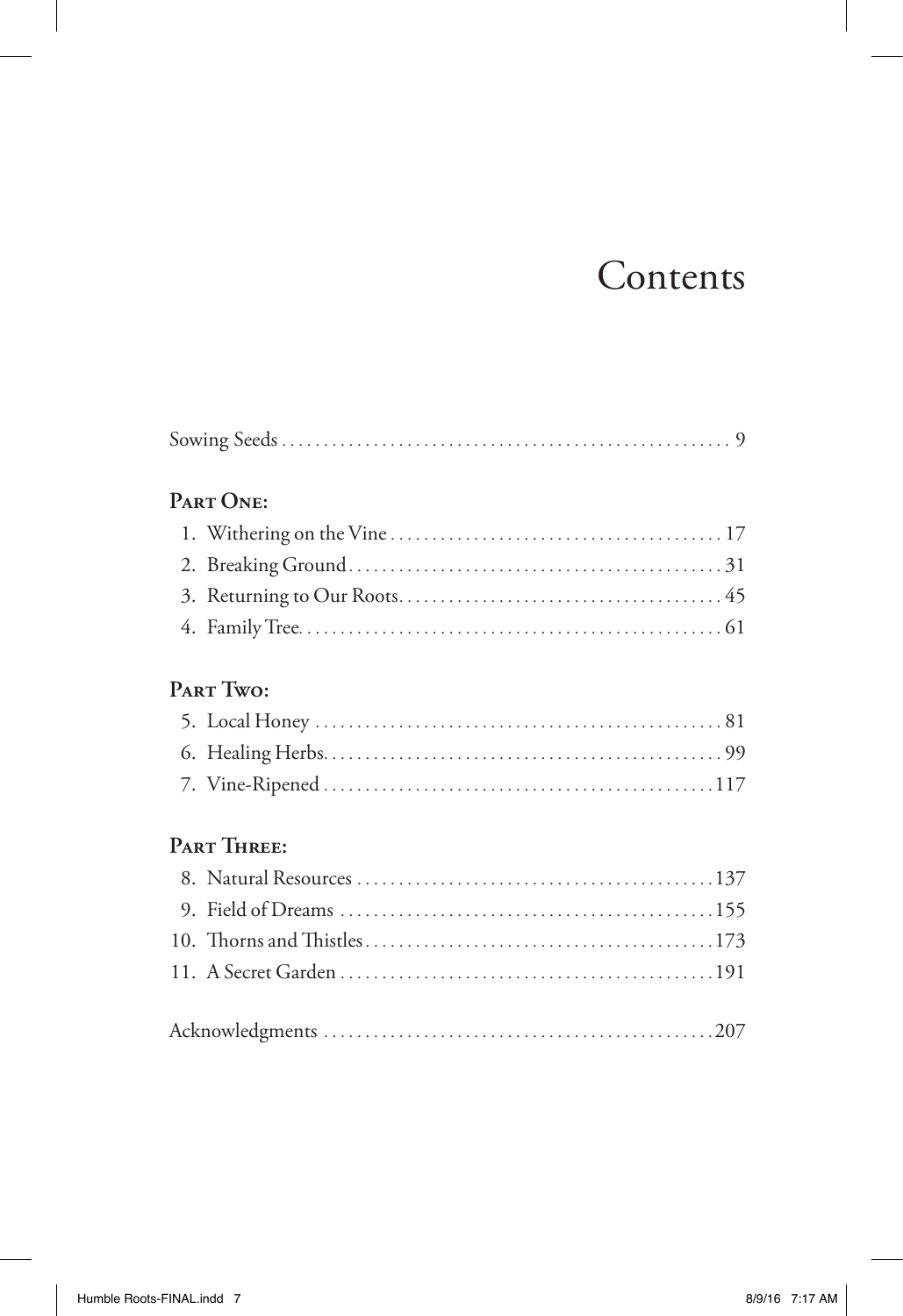## I

They shall sit every man under his vine and under his fig tree, and no one shall make them afraid, for the mouth of the LORD of hosts has spoken.  $-MICAH 4:4$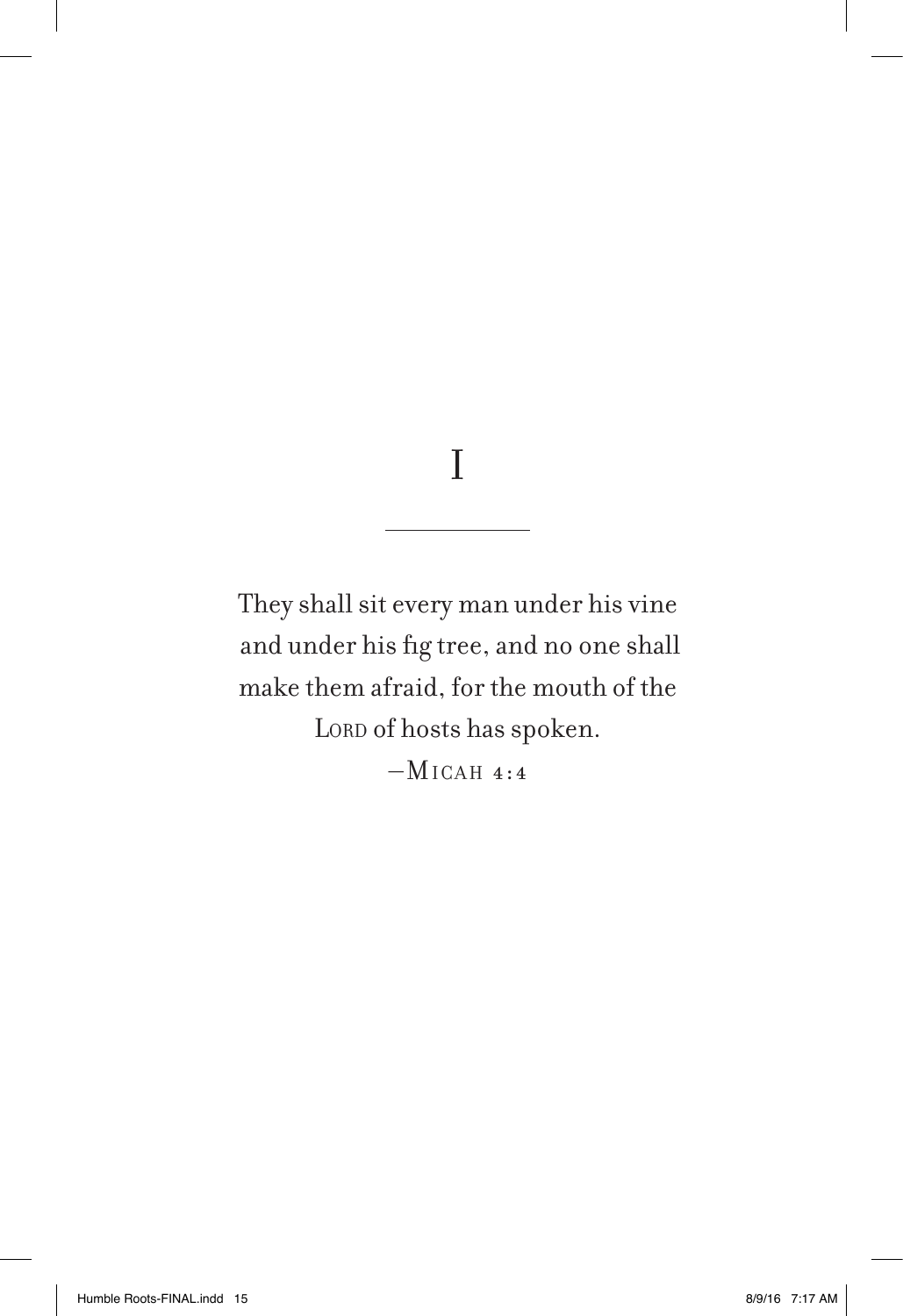

FIGURE 1

Red Anemone, *Anemone coronaria*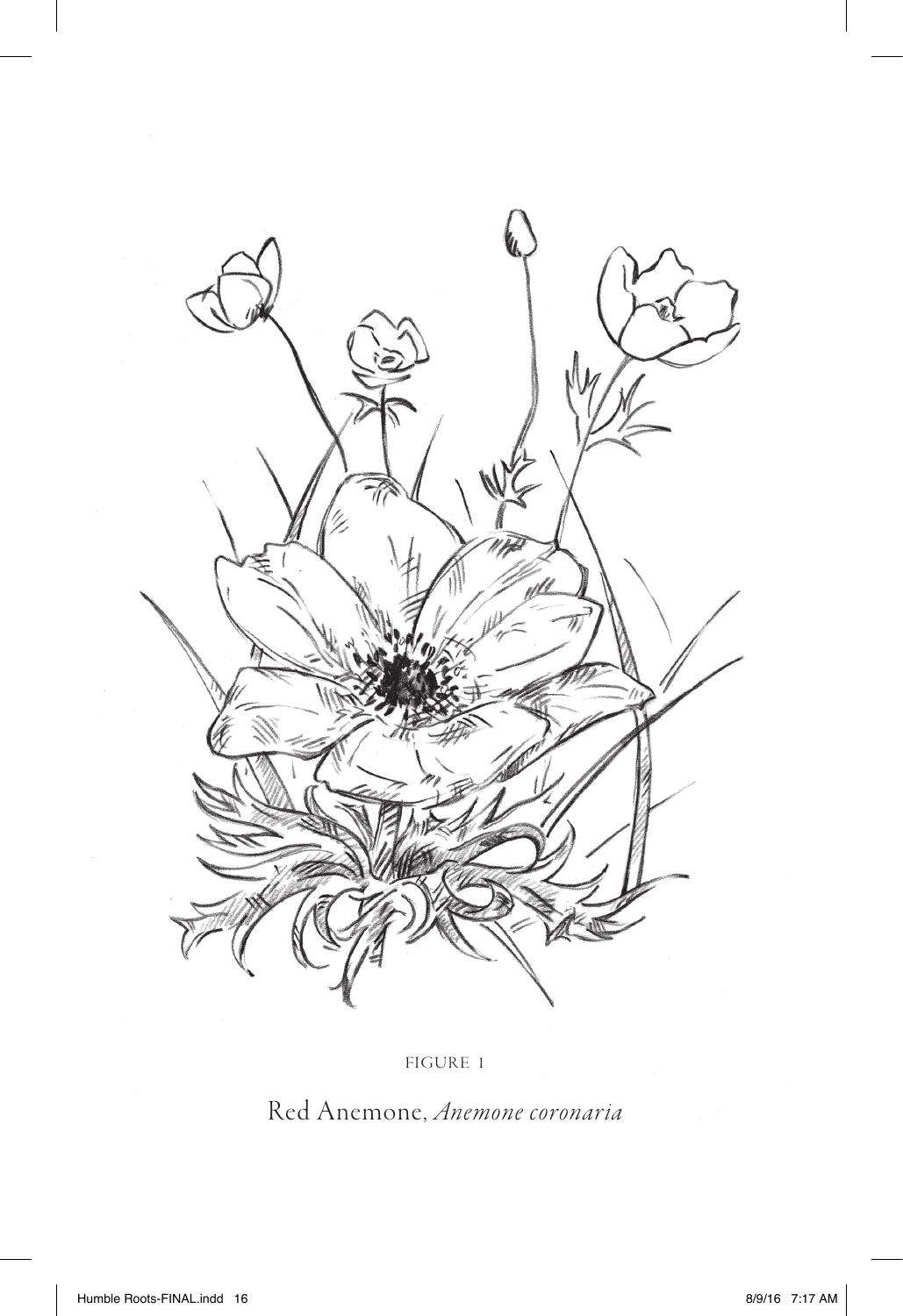### Withering on the Vine

*"The kind of life that makes one feel empty and shallow and superficial, that makes one dread to read and dread to think, can't be good for one, can it? It can't be the kind of life one was meant to live." —Willa Cather*

I was done. I had reached my limit.

I rolled over to check the time—1:26 a.m.—and then rolled back over to look at my husband. By the light of the waxing moon, I could just make out the shape of his body under the white matelasse quilt we shared; his eyes were closed, his head resting serenely on his pillow. As my eyes adjusted to the silver-blue light, I could also see that his cotton pillowcase had a dark smudge on it—the consequence of having three children who love to cuddle and having made chocolate no-bake cookies earlier in the day. *Remember to strip the bed in the morning and put a load in the washer before you make breakfast*, I instructed myself, knowing full well that I wouldn't.

I looked back at my husband who lay there facing me, although not seeing me. His entire body was relaxed, his arm draped across his bare chest, one hand extending in my direction and the other tucked beneath his head in an almost childlike posture. His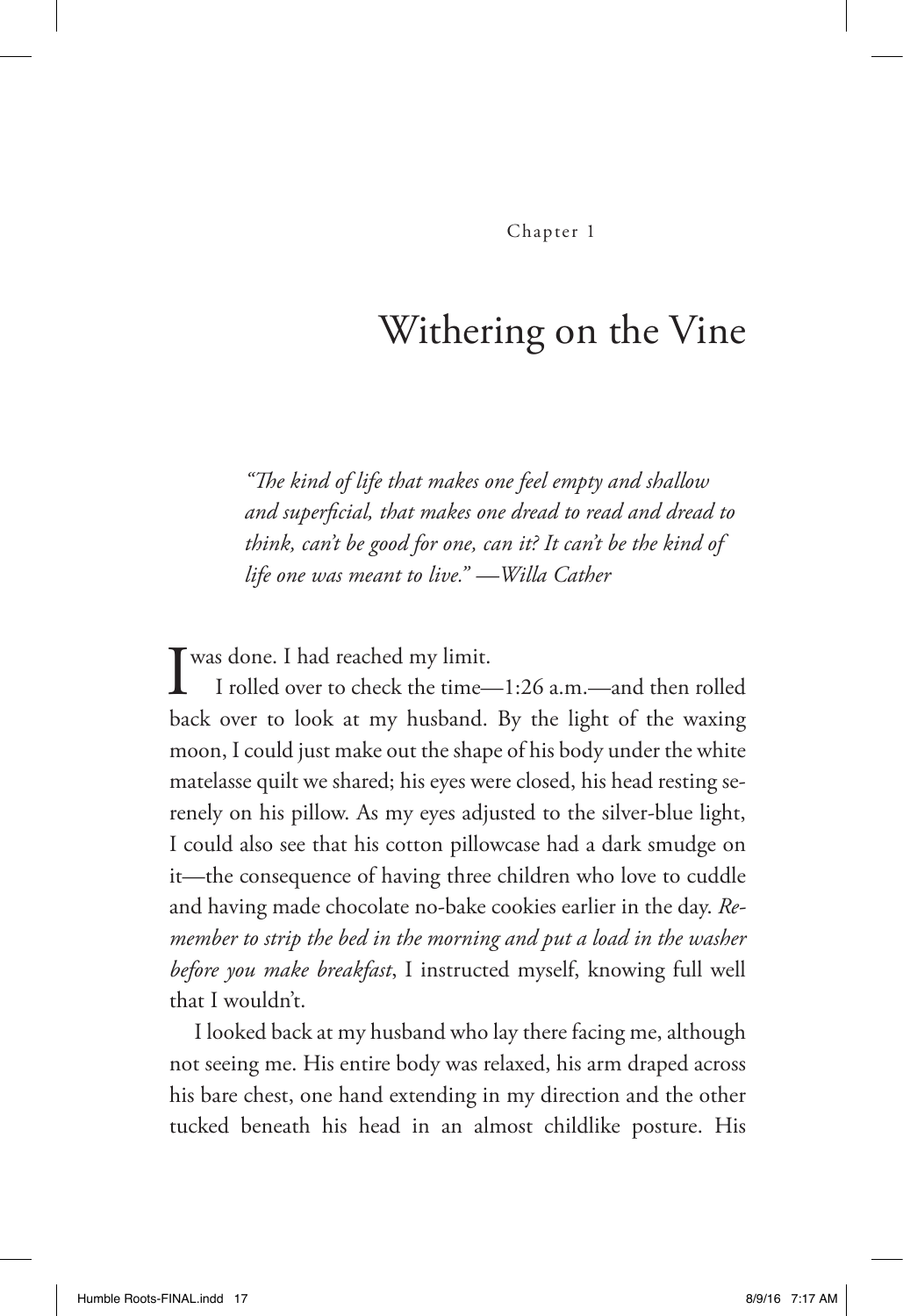breathing was heavy but unrushed, rhythmic and content. The breathing of a man at rest. The breathing of a man oblivious to the fact that he was sleeping on a chocolate-stained pillowcase.

This wasn't the first time I'd found myself wide awake while everyone else in the house was asleep. If anything, it seemed to be happening more and more often despite the fact that all my children were past the nighttime feedings of infancy and soaked sheets of the toddler years. When one of them did need me, they'd simply stumble into our bed, dragging their blankets and stuffed menagerie with them. There was little reason for me to be awake at 1:26 a.m.

But there I lay: restless while everyone else rested.

To make matters worse, I was finding that my agitation didn't limit itself to nighttime hours. During the day, my mind raced from one responsibility to the next, mentally calculating all the things I needed to accomplish before bed. It also kept track of how many calories I'd consumed, what chores I'd left undone, and my failures to be an appropriately invested mother, readily available friend, and consistently devoted wife. And all of it made me so very tired.

I was tired of feeling judged everywhere I turned—unfinished to-do lists, neglected friendships, unreturned voicemails, and looming deadlines. I was tired of feeling overworked, tired of being stressed out, tired from all the busyness. I was tired of being sensitive, fragile, and snippy. I was also tired of knowing that I had absolutely no right to feel the way I did.

#### **Blessed?**

Despite my restlessness, our family was in the middle of one of the most blessed, most productive times of our lives. For many years of our married life, we'd existed in crisis mode: young babies, un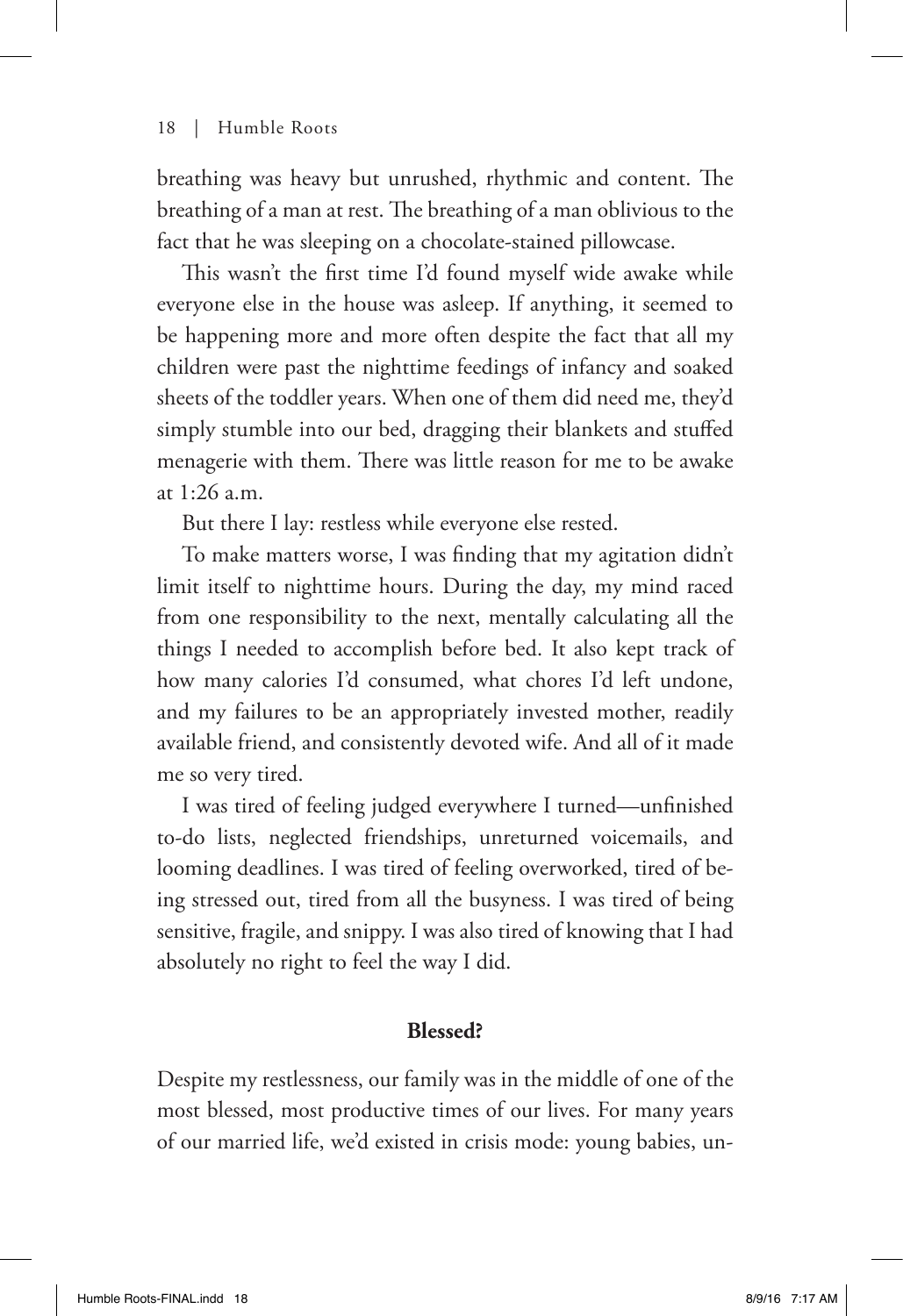and underemployment, issues at church, and multiple job transitions. But recently, Nathan had landed his dream job as a pastor of a small church in Appalachia, less than an hour from where he'd grown up. Like Edward Ferrars in the 1995 screen adaptation of *Sense and Sensibility*, my husband wanted nothing more than "a small parish where [he] might do some good. Keep chickens. Give very short sermons."1 So after eleven years of marriage—and almost as many moves—we returned to his home, to his Virginia, bought our first house, and started to put down roots. The move itself wasn't too difficult for me because I'd grown up in a similar community in the Pennsylvania foothills. I understood the cultural rhythms and loved the intimacy of smaller congregations. As a family, we were also moving into a new phase: Our children were quickly becoming self-reliant and nary a diaper, jar of baby food, or backward-facing car seat was in sight. To top it off, I'd just published a book. By anyone's standards, we were experiencing a new level of financial, physical, and professional freedom.

But still I felt weighed down.

For a while, I chalked it up to the stress of moving, the adjustment of living in yet another new place, meeting new people, and settling in.

*It's a busy season . . .*

*If we can just get through this week, next week will be easier . . . Maybe I need a girls' night out or a vacation . . .*

*If everyone would stop asking me to do stuff, I'd be okay . . . .*

But eventually, like the excuse of motherhood, these excuses wore thin too. Time passed, we developed a routine, but I still felt overwhelmed. The work I accomplished each day never felt like enough, and I regularly crawled into bed feeling like a failure. Some

<sup>1.</sup> Despite being a memorable line, this exact wording is not in Jane Austen's original work, which was published in 1811.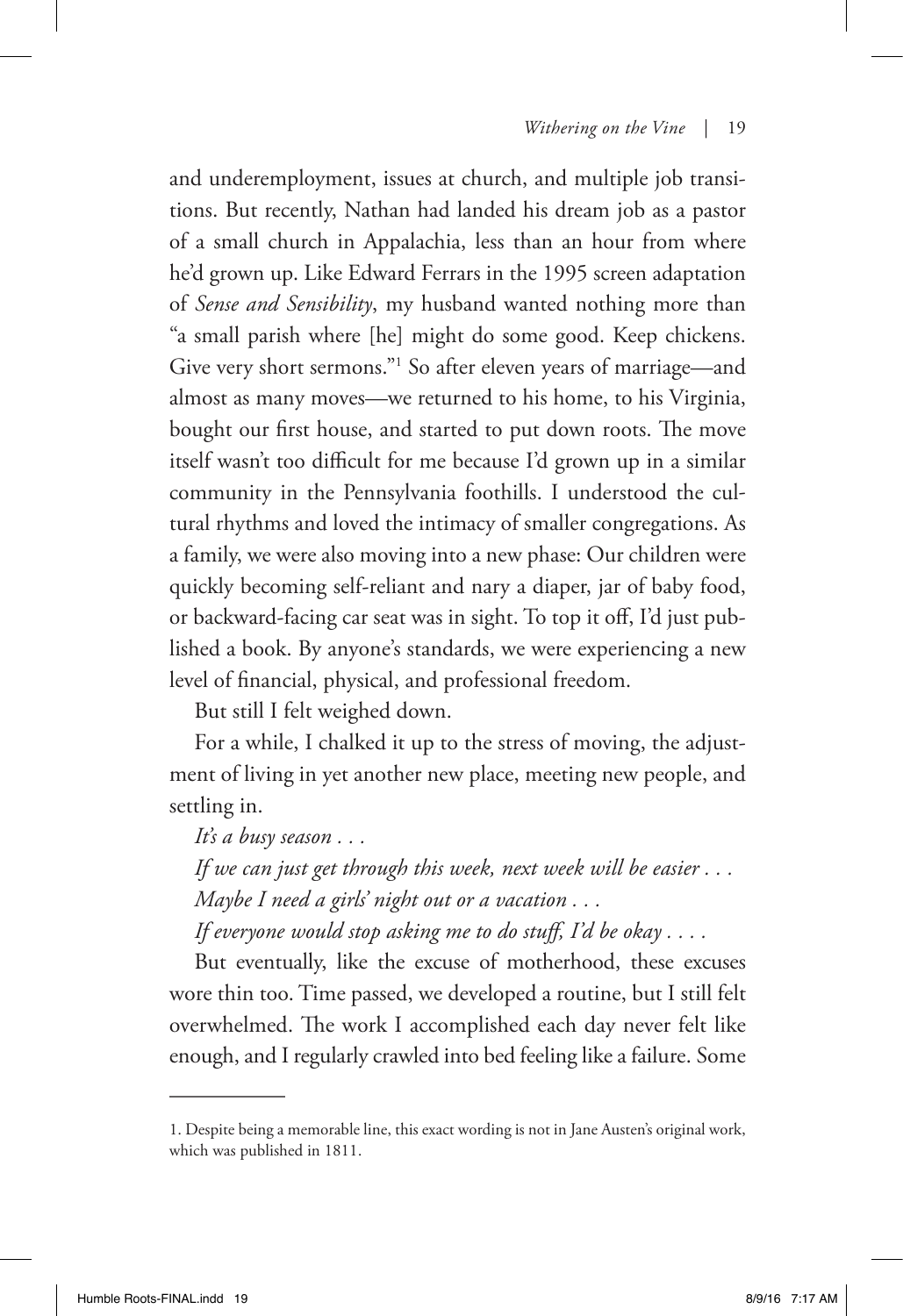nights, as I lay awake next to my husband, I wondered whether I really wanted to sleep after all: I'd simply have to wake up the next morning and start the cycle all over again.

Nathan, on the other hand, seemed to experience a natural (and infuriating) calm. He'd come home from the church, change out of his dress clothes, and work around the house. He'd play or do homework with the kids, putter in his garden, split firewood for the coming winter, and eventually, when it was time for bed, lay his head on his pillow and drift into an effortless eight hours of rest.

"How do you do that?" I asked him once. "How do you just go off to sleep the way you do?"

He looked at me with the same blank stare he might have offered if I'd asked him to stand on his head and recite the Etruscan alphabet. I persisted.

"I mean, how do you turn it all off? How do you just lie down and . . . fall asleep?"

"It's not that complicated, really. I'm tired. I lay down. I close my eyes. I go to sleep."

"Well, I'm tired too, but my mind just keeps turning—I keep thinking about all the stuff I didn't get done and the stuff I'll have to do when I wake up and to remember to take the kids to piano lessons and email my editor and call Nancy to see how her surgery went—"

"That's because you're an A-plus kind of girl, Hannah," he interrupted. "Me? I'm content with a B-plus. Just go to sleep."

*Was it that? Was I simply a perfectionist?* I didn't feel like a perfectionist—my house certainly didn't scream "perfectionist." It screamed a lot of other things, but it didn't scream perfect. When I thought about the piles of clothes sitting next to the washer, I'd feel guilty. But when I began working through the piles, sorting them into darks and whites, heavy and light, I'd feel guilty over owning so much stuff. And then I'd feel guilty about feeling guilty.

No, I wasn't a perfectionist. I was simply losing my mind.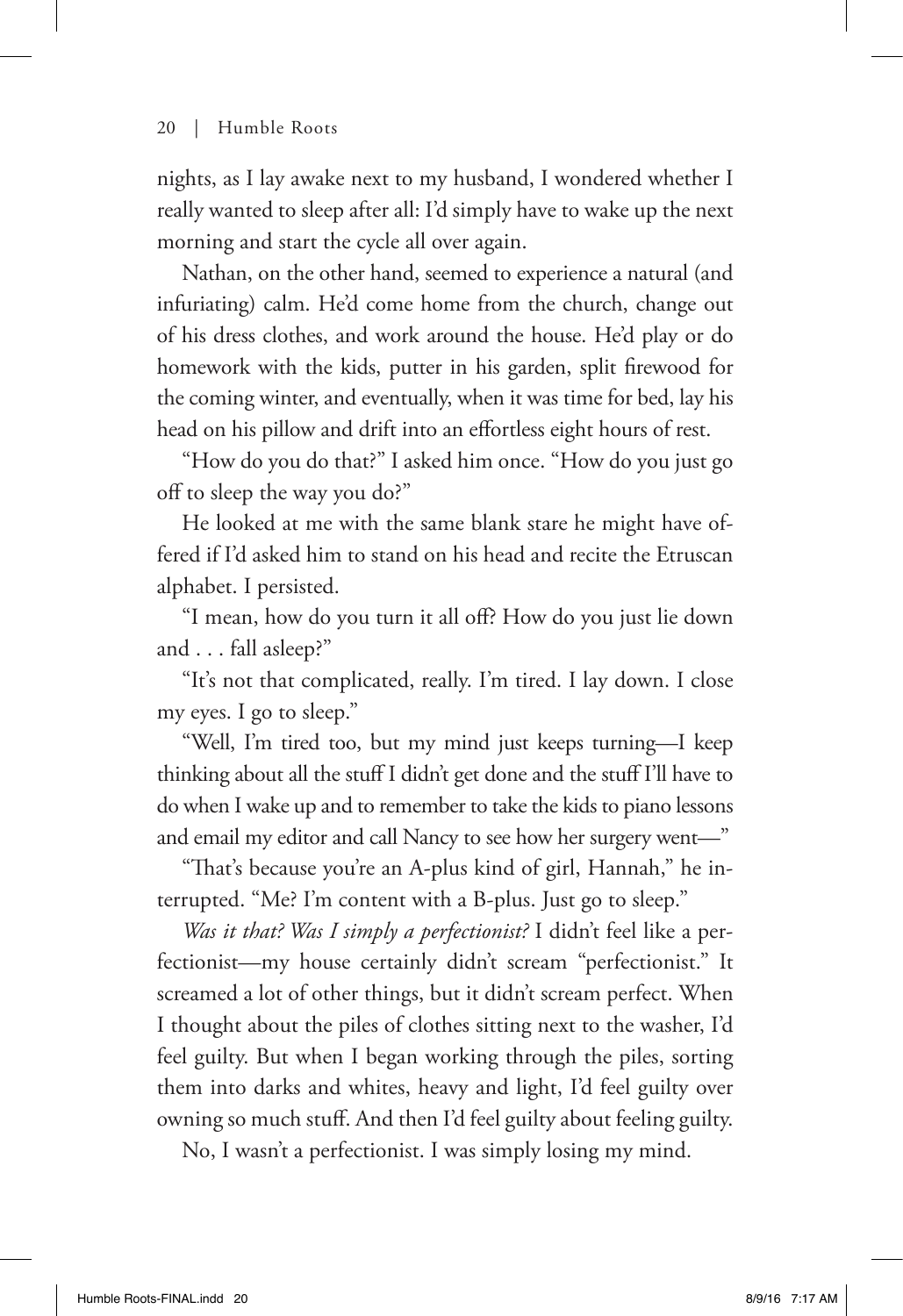#### **Age of Anxiety**

But, of course, I wasn't. Losing my mind would have been a legitimate explanation for the level of angst I was experiencing; embarrassingly, my troubles were much more mundane. The truth was that I had no large looming problems, only small ones that *felt*  large. I had no major life crises, only minor ones that *felt* major. I had no monumental difficulties, only trivial ones that *felt* unbelievably monumental. I was stressed and unhappy with a very normal life.

As it turns out, I am not the only one to feel this way. In 2015, the American Psychological Association released a report detailing the state of stress in the United States. The purpose of the study was to measure "attitudes and perceptions of stress among the general public . . . and draw attention to the serious physical and emotional implications of stress and the inextricable link between the mind and body."2 In other words, the APA was trying to figure out why so many of us spent our days feeling overwhelmed and unable to sleep at night.

According to the data, 75 percent of Americans report experiencing some level of stress in the previous month, with 42 percent reporting that they had lain awake at night and 33 percent reporting that they had eaten unhealthy food as a result. And while the sources of our stress are varied—money, work, family responsibilities, and physical health—my own experience suggests that some of us are skillful enough to worry about all of these things at the same time.

And when we do, we end up irritable, nervous, apathetic, fatigued, and overwhelmed. In her book *The Happiness Project*, Gretchen Rubin described her own experience with stress this way:

<sup>2. &</sup>quot;Paying With Our Health," American Psychological Association. February 4, 2015, https://www.apa.org/news/press/releases/stress/2014/stress-report.pdf.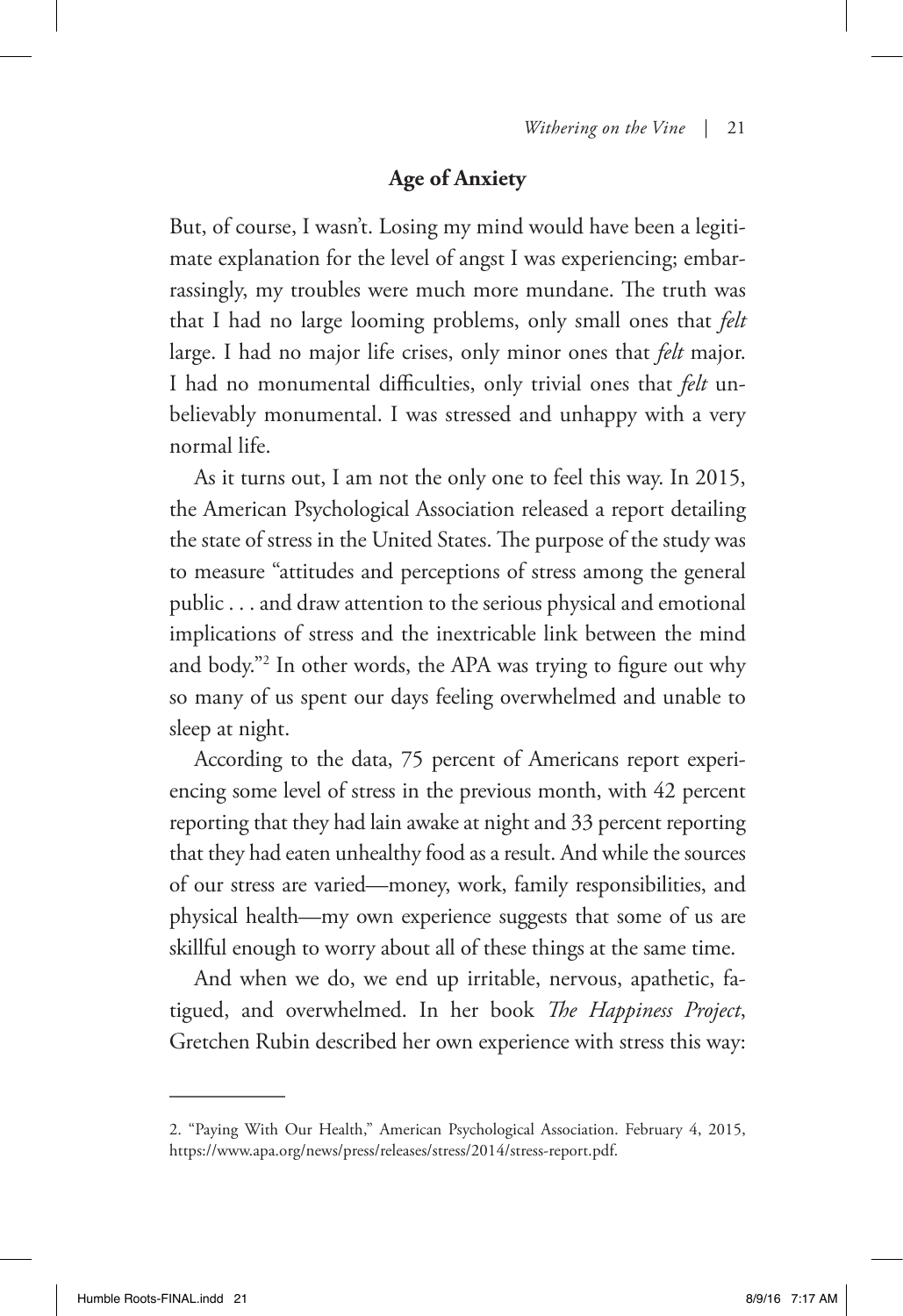#### 22 | Humble Roots

I had much to be happy about . . . but too often I sniped at my husband. . . . I felt dejected after even a minor professional setback. I drifted out of touch with old friends, I lost my temper easily, I suffered bouts of melancholy, insecurity, listlessness, and free-floating.3

The data also suggests that Ms. Rubin's being a woman and a mother made her particularly susceptible to experiencing higher incidence of stress. Compared to men, women report higher levels of stress, and compared to their childless peers, parents report higher levels of stress as well. For some, the data is even more unsettling. If you happen to be a woman, a mother, and part of the Millennial generation, your vulnerability to stress is even greater. It appears that the carefree days of youth are no longer carefree. Whether it's the struggle to find stable employment or finally having to face the realities of the world apart from hovering parents, young adults report higher rates of stress and depression than older adults do.

Truthfully, we don't need a report to tell us how much anxiety is creeping into the corners of our lives. When I run into a friend in our small community, we inevitably end up commiserating about how busy we are and how we can't get things done and we'll have to get together soon but of course we won't. At church, the conversations are the same: "I'd love to help, but I just can't right now."

So when I see these statistics, I don't see numbers; I see people. I see moms and dads and grandmas and grandpas who stand in the pick-up line with me every Monday through Friday at 2:20 waiting to shuttle our kids to the next scheduled event. I see my younger friends who are trying to sort out where they belong in this

<sup>3.</sup> Gretchen Rubin, *The Happiness Project: Or Why I Spent a Year Trying to Sing in the Morning, Clean My Closets, Fight Right, Read Aristotle, and Generally Have More Fun* (New York: Harper, 2009), 1–2.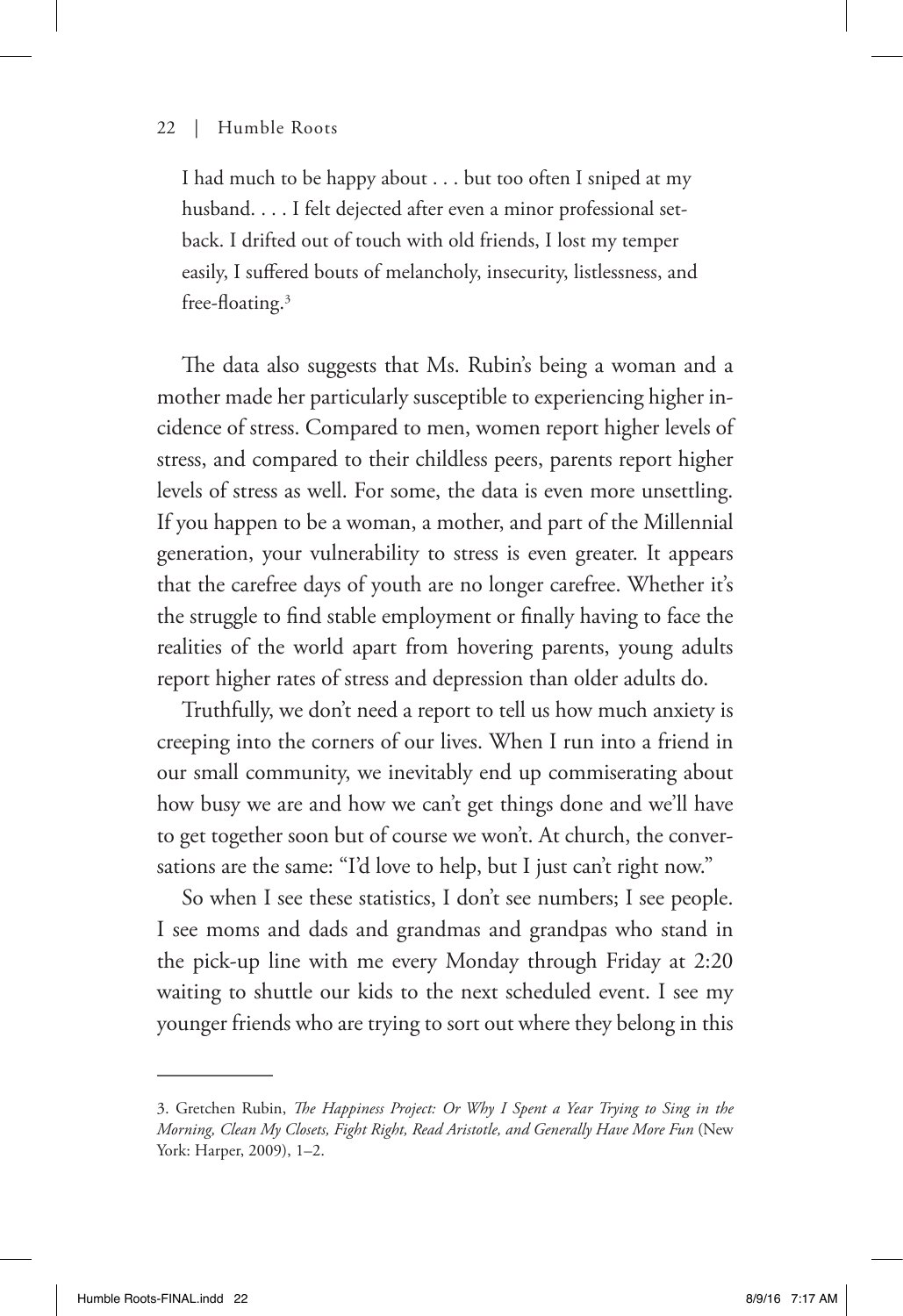world while the world taps its toes, demanding that they hurry up and figure it out. I see peers in ministry, freely giving of their time and energy but privately wondering whether their efforts amount to anything. I see women and men whose social media feeds flood with image after perfect image, but who never see the less than perfect backdrops behind them.

I see all of us: blessed beyond measure, but exhausted, anxious, and uncertain nonetheless.

#### **The Lilies of the Field**

*"Consider the lilies of the field, how they grow: they neither toil nor spin, yet I tell you, even Solomon in all his glory was not arrayed like one of these." —Jesus of Nazareth*

One February, several years ago, I unexpectedly found myself sitting on a hillside in the southern Golan Heights, near the Sea of Galilee. It wasn't entirely unexpected, of course. Nathan and I had planned the trip, bought tickets, boarded a plane in Philadelphia, and were subsequently welcomed by friends in Tel Aviv's Ben Gurion Airport. For the next week, we wandered the ancient alleyways of Jaffa, got caught in a rare storm in the En Gedi, jostled through Jerusalem's stalls and shrines, and eventually made it to the more peaceful environs of Galilee. Still, finding myself sitting on that hillside was unexpected in the sense that I'd never known to dream of the possibility.

But there I was. And at my feet lay a silvery lake, rimmed by neat olive groves and vineyards, rectangular fields of the kibbutzim, and clusters of small towns. Oddly enough, from my vantage point 450 meters above the sea's northeastern border, the view reminded me of home. The kibbutzim could have easily been dairy farms or small family homesteads; the olive trees and vineyards, exotic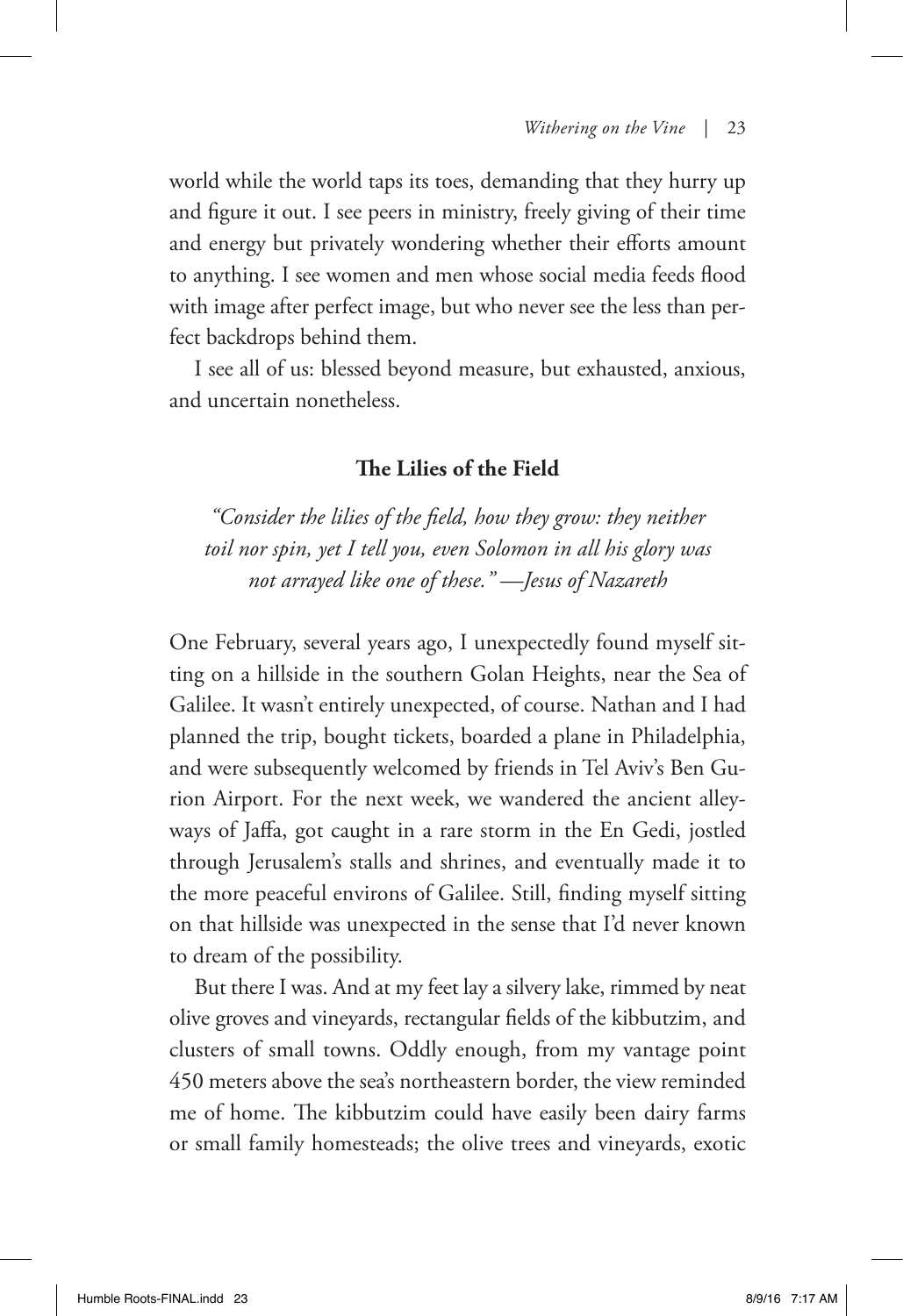counterparts to mountaintop orchards and grape arbors; and if I squinted just right, the rolling hills could have been the hills that surrounded our house. The small towns, too, would be full of hard-working, salt-of-the-earth folks, each community doggedly proud of its own identity.

There were differences, of course. At home, the hillsides were currently encrusted in mud and ice while a Mediterranean climate ensured that the temperatures in Galilee rarely fell below freezing. Instead of slippery roads and snowstorms, here winter brought the rains that made the hillsides blossom with small wild red anemone (*Anemone coronaria*).

*The lilies of the field?* I wondered, inspecting the velvety red petals and black center. *The ones that don't toil and don't spin and don't worry about tomorrow but let tomorrow worry about itself?* 

Scholars suggest that Jesus may have actually delivered these words, along with the rest of the Sermon on the Mount, in the hills west of the Sea of Galilee, closer to the first-century towns of Capernaum and Bethsaida. Still, the landscape where I sat was similar enough that I could picture farmers and fishermen, mothers and fathers, grandparents and grandchildren, leaving their work to gather at His feet. I could hear Him blessing them—the poor in spirit, the meek, the merciful. I could see Him stretching out His hand, motioning to the birds in the air and the flowers growing at their feet.

"Do not be anxious about your life . . ." Jesus tells them. "Look at the birds of the air  $\ldots$  consider the lilies of the field." $^4$  It was all so peaceful. So serene. Exactly the kind of place you could leave your troubles and burdens. Exactly the kind of place you could escape the turmoil and pressures of life. Exactly the kind of place you could believe that peace—both internal and external—was possible.

<sup>4.</sup> Matthew 6:25–28.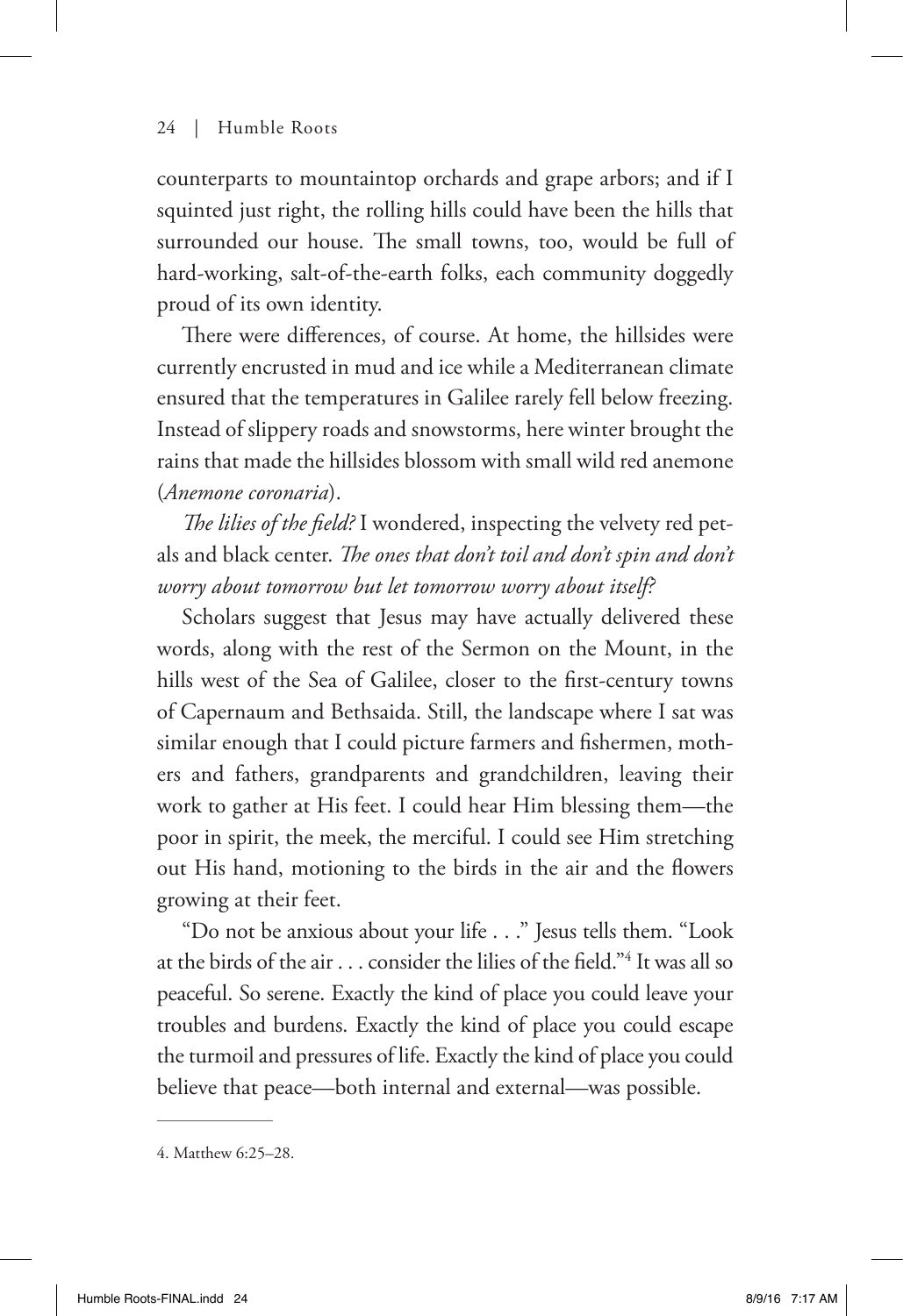Exactly the last place I expected to stumble across a Soviet antitank gun.

The large rusted-out weapon sat just yards from where I'd been considering the lilies of the field; the left wheel had broken off years ago, giving it a slightly cockeyed lean, but its turret still pointed faithfully down toward the towns surrounding the Sea of Galilee. My friends told me that the hillside where we sat had once been part of the disputed border between Israel and Syria. During the 1960s, Syrian guerillas, backed by the Soviet Union, had shelled the kibbutzim and towns at its base. Eventually Israel pushed Syria back past her own border and then annexed the land they had occupied. Years later, this particular area of the Golan was quiet enough for tourists and picnickers, even while the remnants of war still littered the hillsides.

### *Weapons of war surrounded by carefree wild red anemones.*

The juxtaposition was startling at first, but the more I thought about it, the more it made sense. Galilee had always had its share of conflict, whether it was neighboring armies in the mid-twentieth century or invading Romans in the first. The people of those towns—Bethsaida, Chorazin, Capernaum—knew difficulty. But even in times of relative peace, they were real people. People who carried the burdens of relationships, work, family life, and personal frustration. People who knew stress. People who, like me, struggled to sleep at night.

As much as I wanted to create this idyllic vision of a place where I could escape the difficulties of the world, it simply wasn't possible. No place is immune to care or worry. No place untouched by the violence and burdens of this life. Seeing that antitank gun reminded me of this and put Jesus' call to consider the lilies into an entirely different perspective. *If Jesus isn't calling us to escape the cares of this world, what is He calling us to?*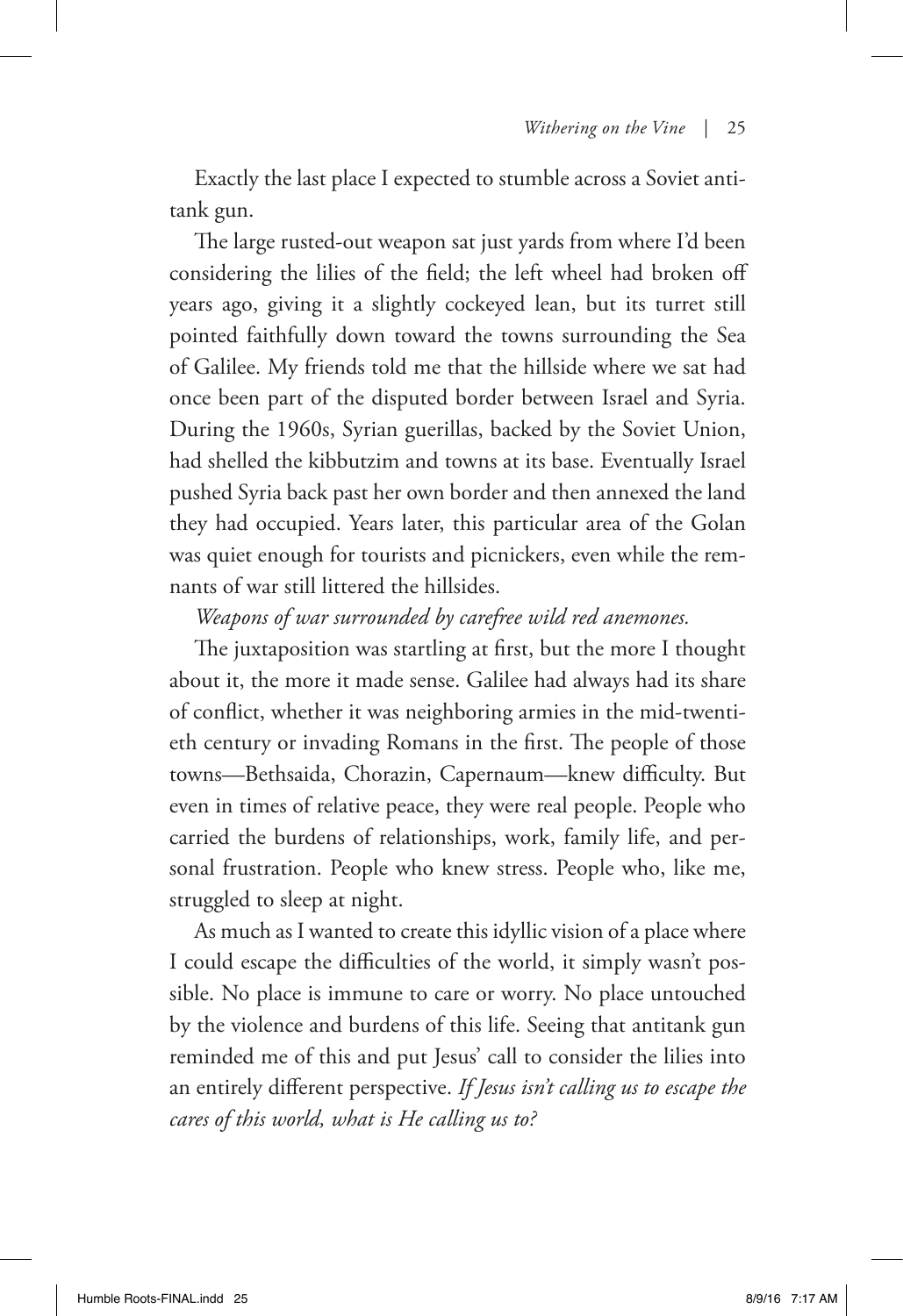#### **The Peace of Wild Things**

*"When despair for the world grows in me / and I wake in the night at the least sound . . . I come into the peace of wild things." —Wendell Berry*

As I lay awake at night thinking about all the things that I should have done and all the things I shouldn't have done, I could never escape the fact that most of them were trivial. An unreturned email, forgetting to move the clothes from the washer to the dryer, the conversation I kept putting off, the growing pile of invoices that needed to be submitted. It felt ridiculous. Why do all these "little" things amount to so much? Why do small burdens feel so heavy?

I wonder if I wasn't worrying about these little things themselves so much as what these little things revealed about larger things about what they revealed about my larger helplessness. I shouldn't have to worry about small things because I should be able to handle small things. I *should* be able to return emails on time. I *should* be able to sleep at night. *But if I can't handle little things, what can I handle?* Failure at small things reminds us of how helpless we are in this great, wide world. When little things spiral out of control, they remind us that even they were never within our control in the first place.

And this is terrifying.

Jesus understood this. He understood that small things can unsettle us more than large things; so when He called the people of Galilee to leave their anxiety—when He calls us to do the same— He does so in context of very mundane, very ordinary concerns.

"Do not be anxious about your life," He assures them, "what you will eat or what you will drink, nor about your body, what you will put on."<sup>5</sup>

<sup>5.</sup> Matthew 6:25.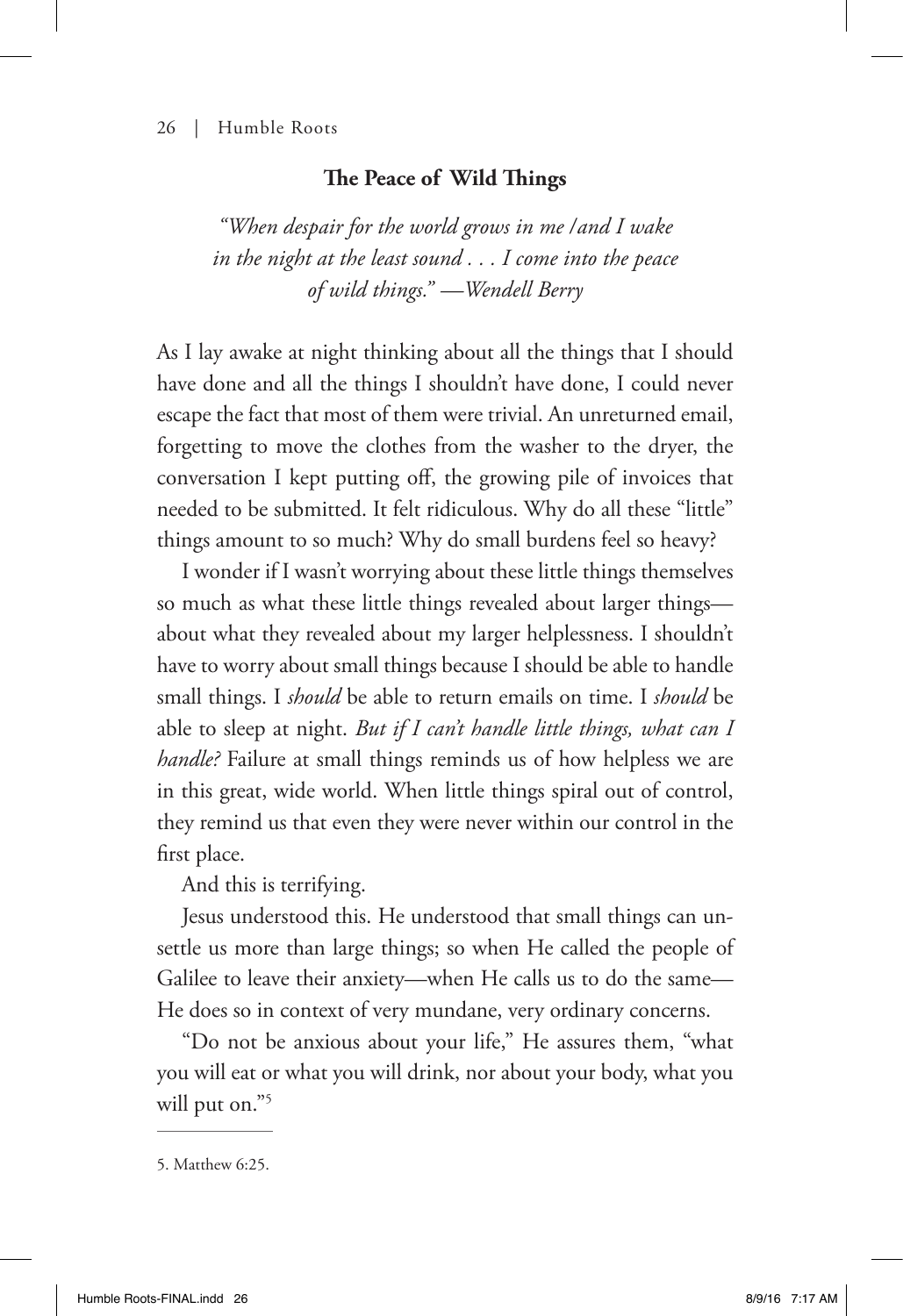It's striking, really. Here, in the middle of arguably the greatest sermon ever, Jesus talks about our daily worries, whatever they may be. He talks about how we stress over food and clothing and how we obsess over our physical bodies. At the same time, He doesn't shame us for worrying about them. He doesn't tell us to just be grateful, to remember how much better we have it than other people. He doesn't tell us that we simply need to be more productive or to work harder. Instead, He asks whether our worry is actually accomplishing anything.

"And which of you by being anxious can add a single hour to his span of life? And why are you anxious about clothing?"6

Does fretting over meals and laundry produce more food or clean clothes? Does lying awake at night do anything to change situations that are completely outside your control in the first place? No. All your anxiety, all your worry, all your sleeplessness can't change a thing. And suddenly you come face to face with your limitations. Suddenly you realize how little you control your life. Suddenly you begin to understand why you feel like you're withering on the vine—why you feel so weak and wilting and unable to produce lasting fruit.

But Jesus doesn't leave it there. Instead, He draws our attention to the natural world, the birds of the air and the flowers of the field. He tells us to learn what they already know, to enter into "the peace of wild things." He calls us outside our current perception of reality to remember who *really* cares for us.

"But if God so clothes the grass of the field . . . will he not much more clothe you, O you of little faith?"7

We may be unable to cope with the most basic realities of existence; but He isn't. In fact, He's already providing food for the birds

<sup>6.</sup> Matthew 6:27–28.

<sup>7.</sup> Matthew 6:30.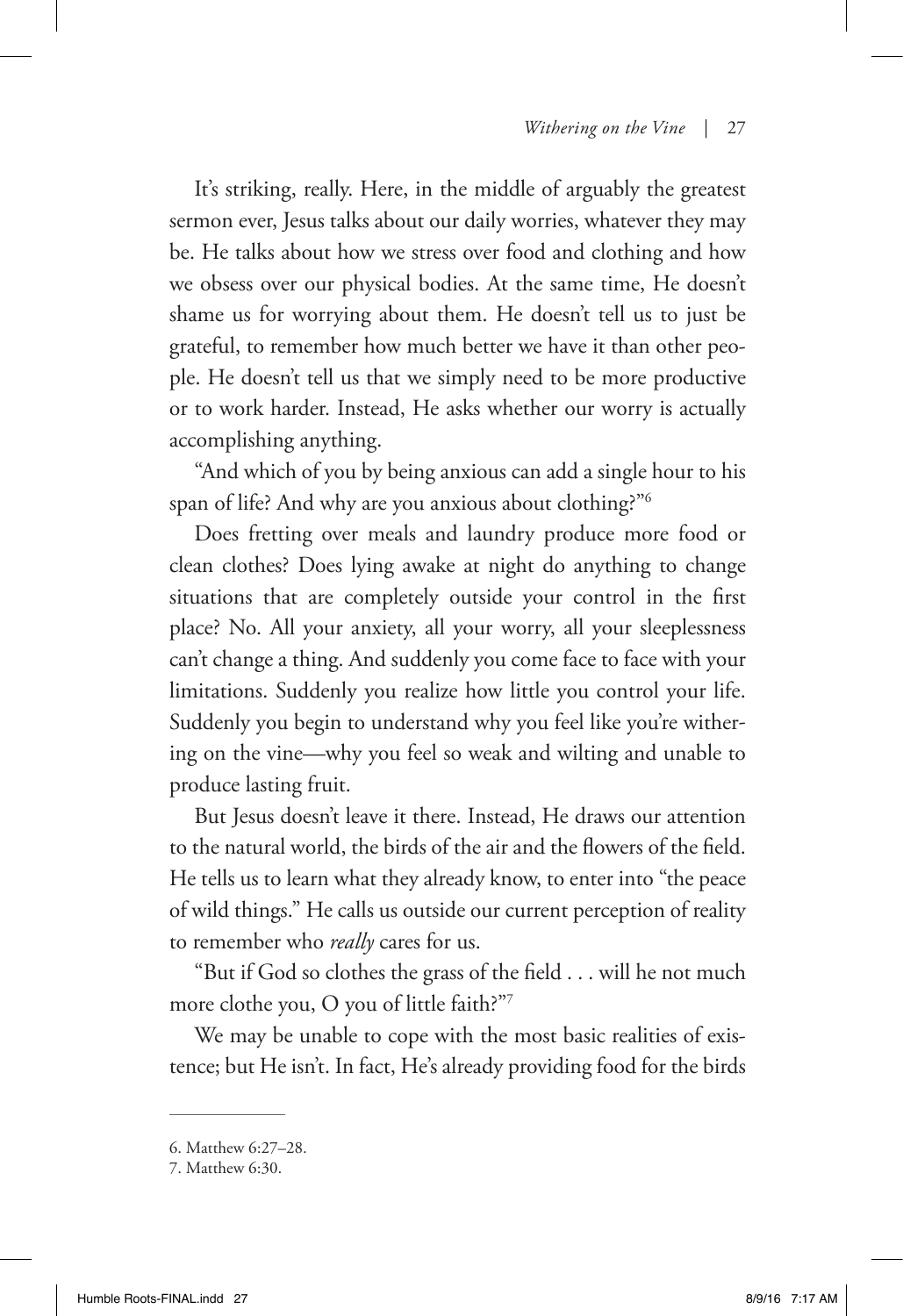and luxurious garments for the flowers. They don't worry because they know that their Creator cares for them. They don't worry because they know the One who keeps this world running.

And so, the bright red anemone can dance beside the gun's turret because she knows that the words of Isaiah the prophet ring true:

> Thus says God, the LORD, who created the heavens and stretched them out, who spread out the earth and what comes from it, who gives breath to the people on it and spirit to those who walk in it: "I am the Lord; I have called you in righteousness; I will take you by the hand and keep you."8

When we believe that we are responsible for our own existence, when we trust our ability to care for ourselves, we will have nothing but stress because we are unequal to the task. You know this. Deep inside, you know your limits even as you fight against them. You know your helplessness even as you press forward by sheer determination. But at some point, the world becomes too much, and the largeness of life threatens to overwhelm you. And when it does, you must stop. And you must do what Jesus told His friends and followers to do on that flowered hillside overlooking the Sea of Galilee: "Seek first the kingdom of God and his righteousness, and all these things will be added to you."

<sup>8.</sup> Isaiah 42:5–6.